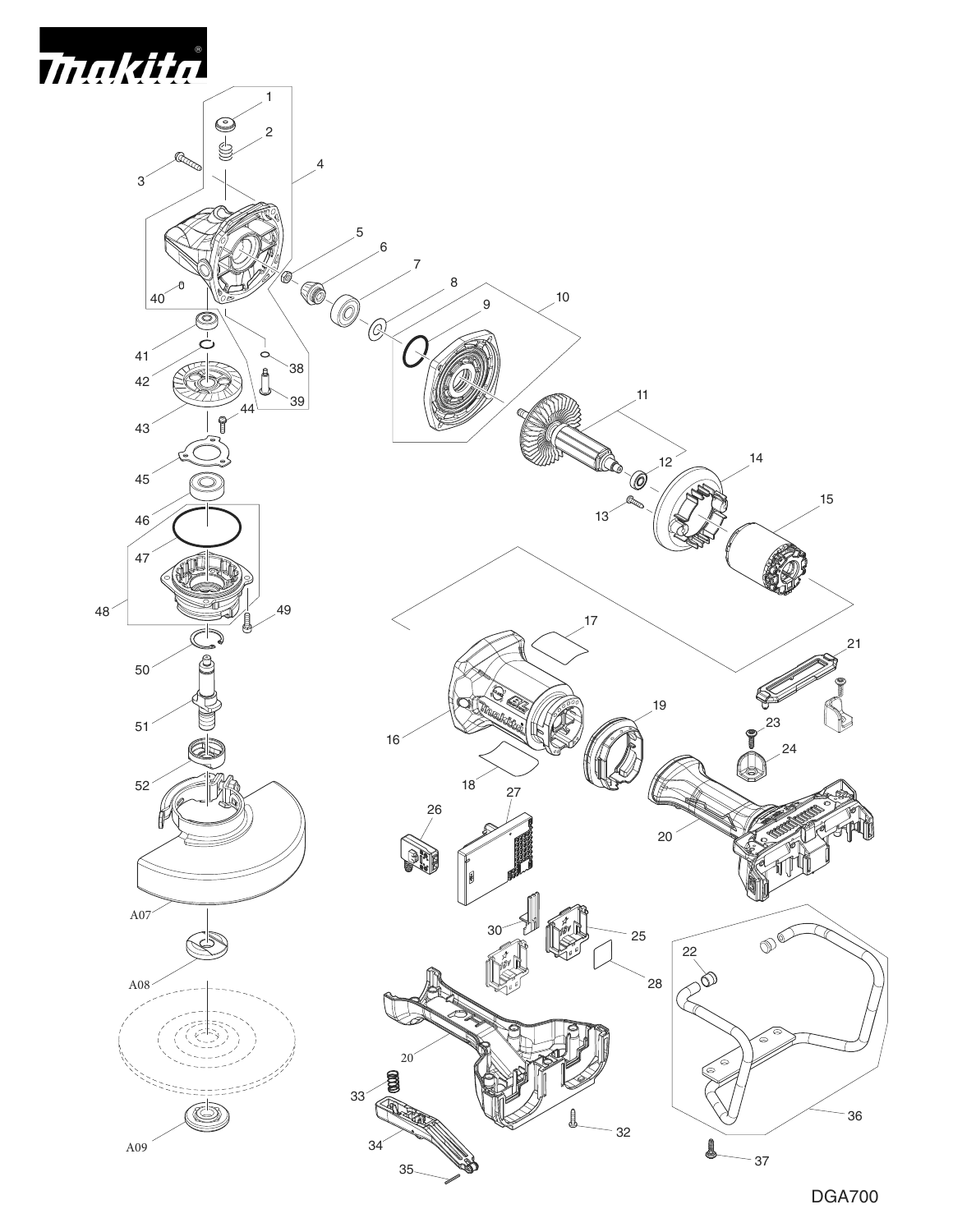| Item No. | <b>Type</b>    | Sub  | Part No. | <b>Description</b>              | Qty                 | Unit              |
|----------|----------------|------|----------|---------------------------------|---------------------|-------------------|
| 001      |                |      | 451485-7 | PIN CAP                         | 1                   | $\overline{PC}$ . |
| 002      |                |      | 233089-5 | <b>COMPRESSION SPRING 12</b>    | 1                   | PC.               |
| 003      |                |      | 266173-1 | <b>TAPPING SCREW 5X30</b>       | 4                   | PC.               |
| 004      |                |      | 135918-7 | <b>GEAR HOUSING ASS'Y</b>       | 1                   | PC.               |
|          |                | INC. |          | Item No. 1,2,38-40              |                     |                   |
| 005      |                |      | 264010-3 | HEX.NUT M7                      | 1                   | PC.               |
| 006      |                |      | 227564-1 | SPIRAL BEVEL GEAR 10A           | 1                   | PC.               |
| 007      |                |      | 211137-0 | <b>BALL BEARING 6201LLU</b>     | 1                   | PC.               |
| 008      |                |      | 253759-0 | FLAT WASHER 12                  | 1                   | PC.               |
| 009      |                |      | 213459-4 | O RING 32                       | 1                   | PC.               |
| 010      |                |      | 135916-1 | <b>GEAR HOUSING COVER ASS'Y</b> | 1                   | PC.               |
|          |                | INC. |          | Item No. 9                      |                     |                   |
| 011      |                |      | 519436-7 | <b>ROTOR ASS'Y</b>              | 1                   | PC.               |
|          |                | INC. |          | Item No. 12                     |                     |                   |
|          |                |      |          | <b>BALL BEARING 698DDW</b>      |                     |                   |
| 012      |                |      | 211166-3 |                                 | 1<br>$\overline{2}$ | PC.               |
| 013      |                |      | 266326-2 | <b>TAPPING SCREW 4X18</b>       |                     | PC.               |
| 014      |                |      | 457618-2 | <b>BAFFLE PLATE</b>             | 1                   | PC.               |
| 015      |                |      | 629260-1 | <b>STATOR</b>                   | 1                   | PC.               |
| 016      | $\overline{2}$ |      | 140F67-3 | MOTOR HOUSING COM.              | 1                   | PC.               |
|          |                | INC. |          | Item No. 17                     |                     |                   |
| 017      |                |      | 813B47-5 | <b>CAUTION LABEL</b>            | 1                   | PC.               |
| 018      |                |      | 853J61-7 | NAME PLATE F/ DGA700            | 1                   | PC.               |
| 019      |                |      | 457619-0 | <b>VIBRATION PROOF RUBBER</b>   | 1                   | PC.               |
| 020      |                |      | 135920-0 | HANDLE SWITCH LEVER ASS'Y       | 1                   | <b>SE</b>         |
|          |                | INC. | 263005-3 | <b>RUBBER PIN 6</b>             | $\overline{4}$      | PC.               |
|          |                | INC. |          | Item No. 33-35                  |                     |                   |
| 021      |                |      | 457620-5 | <b>DUST COVER</b>               | 1                   | PC.               |
| 022      |                |      | 422230-7 | CAP                             | $\overline{c}$      | PC.               |
| 023      |                |      | 251587-7 | H.L.TAPPING SCREW 5X18          | $\overline{c}$      | PC.               |
| 024      | 1              |      | 327048-0 | PROTECTION BLOCK                | $\overline{2}$      | PC.               |
|          | $\overline{2}$ |      | 347482-8 | PROTECTION BLOCK                | $\overline{2}$      | PC.               |
| 025      |                |      | 644809-6 | <b>TERMINAL</b>                 | $\overline{2}$      | PC.               |
| 026      |                |      | 651083-9 | SWITCH C3XA-1PSPM               | 1                   | PC.               |
| 027      |                |      | 135935-7 | CONTROLLER ASSEMBLY             | $\mathbf{1}$        | PC.               |
| 028      |                |      | 853J70-6 | SERIAL NO. LABEL F/ DGA700      | 1                   | PC.               |
| 030      |                |      | 457621-3 | <b>LENS</b>                     | 1                   | PC.               |
| 032      |                |      | 265999-8 | <b>TAPPING SCREW 4X25</b>       | $\overline{7}$      | PC.               |
| 033      |                |      | 234357-9 | <b>COMPRESSION SPRING 11</b>    | 1                   | PC.               |
| 034      |                |      | 144584-9 | SWITCH LEVER COMPLETE           | 1                   | PC.               |
| 035      |                |      | 951019-1 | SPRING PIN 2-20                 | 1                   | PC.               |
| 036      |                |      | 135919-5 | <b>GUARD PIPE ASS'Y</b>         | 1                   | PC.               |
|          |                | INC. |          | Item No. 22                     |                     |                   |
| 037      |                |      | 251587-7 | <b>H.L.TAPPING SCREW 5X18</b>   | 4                   | PC.               |
| 038      |                |      |          | O RING 7                        | 1                   | PC.               |
|          |                |      | 213026-5 |                                 |                     |                   |
| 039      |                |      | 256516-5 | SHOULDER PIN 11                 | 1                   | PC.               |
| 040      |                |      | 263002-9 | <b>RUBBER PIN 4</b>             | 1                   | PC.               |
| 041      |                |      | 210029-0 | <b>BALL BEARING 608ZZ</b>       | 1                   | PC.               |
| 042      |                |      | 233925-5 | RING SPRING 13                  | 1                   | PC.               |
| 043      |                |      | 227562-5 | SPIRAL BEVEL GEAR 38            | 1                   | PC.               |
| 044      |                |      | 911128-8 | P.H.SCREW M4X16 WITH WR         | 3                   | PC.               |
| 045      |                |      | 285851-4 | <b>BEARING RETAINER</b>         | 1                   | PC.               |
| 046      |                |      | 211241-5 | <b>BALL BEARING 6202DDW</b>     | 1                   | PC.               |
| 047      |                |      | 213720-9 | O RING 67                       | 1                   | PC.               |
| 048      |                |      | 135917-9 | <b>BEARING BOX ASS'Y</b>        | 1                   | PC.               |
|          |                | INC. |          | Item No. 47                     |                     |                   |
| 049      |                |      | 922221-3 | HEX. SOCKET HEAD BOLT M5X16     | 4                   | PC.               |
| 050      |                |      | 962151-6 | <b>RETAINING RING R-32</b>      | $\mathbf{1}$        | PC.               |